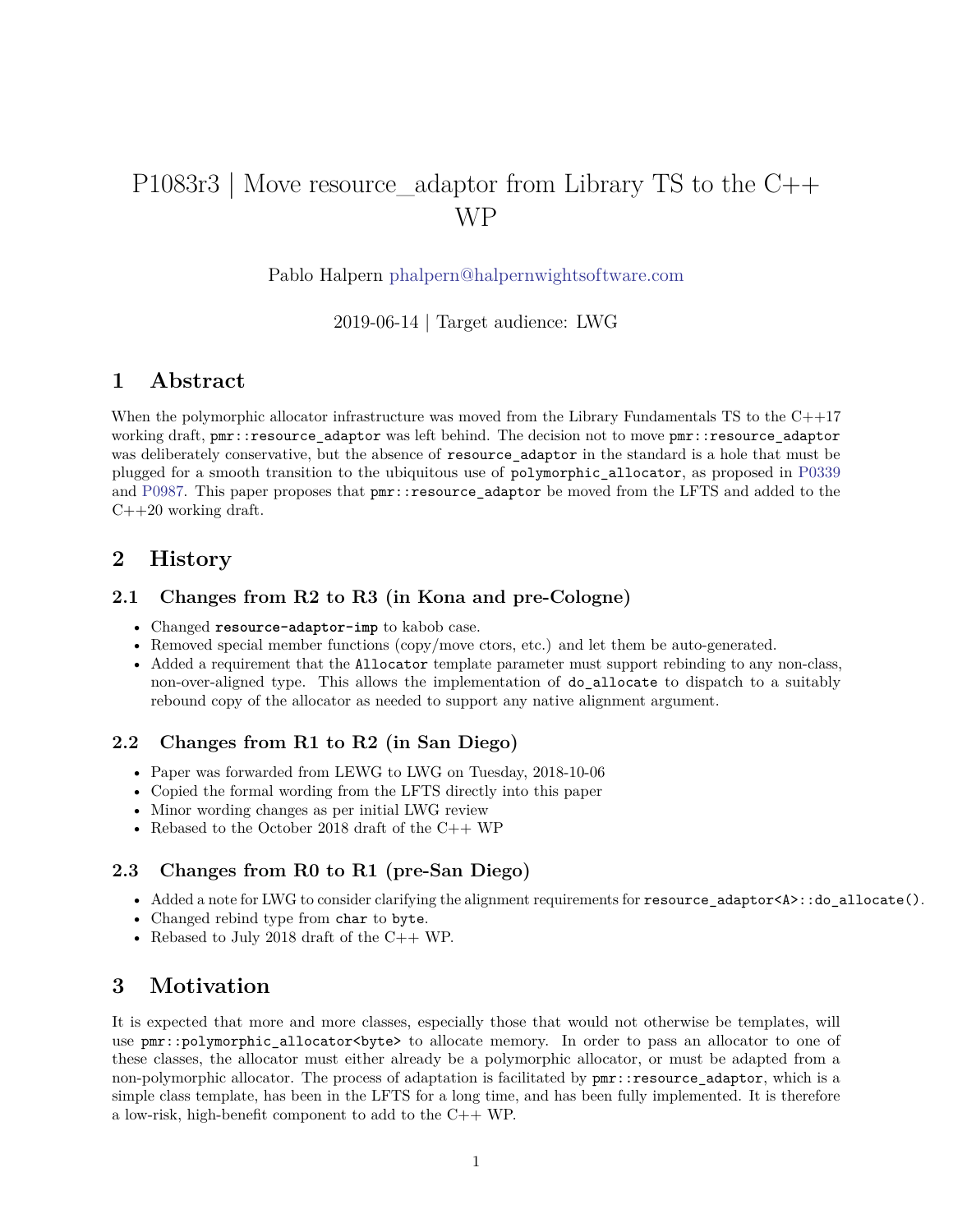## **4 Impact on the standard**

pmr::resource adaptor is a pure library extension requiring no changes to the core language nor to any existing classes in the standard library.

# **5 Formal Wording**

*This proposal is based on the Library Fundamentals TS v2, [N4617](http://www.open-std.org/JTC1/SC22/WG21/docs/papers/2016/n4617.pdf) and the March 2019 draft of the C++ WP, [N4810.](http://www.open-std.org/JTC1/SC22/WG21/docs/papers/2019/n4810.pdf)*

*In section 19.12.1 [mem.res.syn] of the C++ WP, add the following declaration immediately after the declaration of operator!=(const polymorphic\_allocator...):*

```
// 19.12.x resource adaptor
// The name resource-adaptor-imp is for exposition only.
template <class Allocator> class resource-adaptor-imp;
```

```
template <class Allocator>
  using resource_adaptor = resource-adaptor-imp<
   typename allocator_traits<Allocator>::template rebind_alloc<byte>>;
```
*Insert between sections 19.12.3 [mem.poly.allocator.class] and 19.12.4 [mem.res.global] of the C++ WP, the following section, taken with modifications from section 8.7 of the LFTS v2:*

#### **19.12.x template alias resource\_adaptor [memory.resource.adaptor]**

#### **19.12.x.1 resource\_adaptor [memory.resource.adaptor.overview]**

An instance of resource adaptor<Allocator> is an adaptor that wraps a memory resource interface around Allocator. resource\_adaptor<X<T>> and resource\_adaptor<X<U>> are the same type for any allocator template X and types T and U. In addition to the *Cpp17Allocator* requirements (§15.5.3.5), the Allocator parameter to resource\_adaptor shall meet the following additional requirements:

- typename allocator\_traits<Allocator>::pointer shall denote the type allocator\_traits< Allocator>::value\_type\*.
- typename allocator\_traits<Allocator>::const\_pointer shall denote the type to allocator\_traits< Allocator>::value\_type const\*.
- typename allocator\_traits<Allocator>::void\_pointer shall denote the type void\*.
- typename allocator\_traits<Allocator>::const\_void\_pointer shall denote the type void const\*.
- Calls to allocator\_traits<Allocator>::template rebind\_traits<T>::allocate and allocator\_traits< Allocator>::template rebind\_traits<T>::deallocate shall be well-formed for all non-class, nonover-aligned types T; no diagnostic required.

```
// The name resource-adaptor-imp is for exposition only.
template <class Allocator>
class resource-adaptor-imp : public memory_resource {
  Allocator m_alloc; // exposition only
```

```
public:
  using allocator_type = Allocator;
  resource-adaptor-imp() = default;
  resource-adaptor-imp(const resource-adaptor-imp&) = default;
  resource-adaptor-imp(resource-adaptor-imp&&) = default;
```